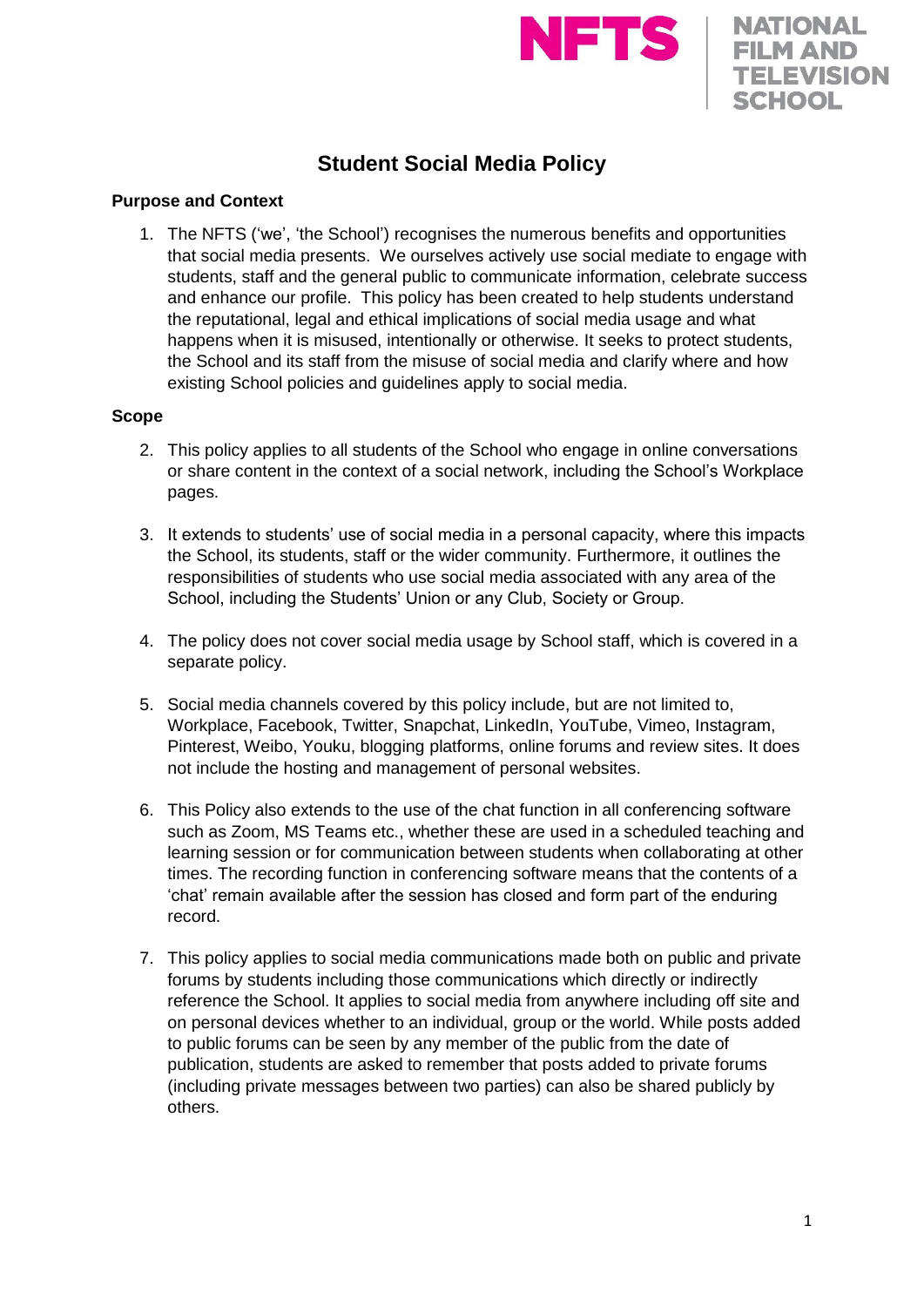



8. Students may be subjected to disciplinary action where they have been careless or reckless in the communication they have posted, *even when they believe the forum to be private.* There have been a number of high-profile cases in recent years where students across the country have been disciplined after offensive comments, made on private messaging services such as WhatsApp, were captured and subsequently shared. With this in mind, students should remember that action can be taken by the School if behaviour failing to meet the School's expected standards is identified either publicly or privately.

## **Definitions**

9. This policy adopts the definition of social media provided by the Chartered Institute of Public Relations (CIPR): "The term commonly given to internet and mobile-based channels and tools that allow users to interact with each other and share opinions and content. It involves the building of communities or networks and encouraging participation and engagement".

### **Student Responsibilities (or Expected standards of behaviour)**

- 10. Students are personally responsible for what they communicate on or through social media and they must adhere to the standards of behaviour set out in this policy and any related policies. They shall also be deemed responsible for the actions of others (both within and outside the School community) who share content that they have posted.
- 11. Communications on social media must be respectful at all times and in accordance with this policy. Use of social media must not infringe on the rights, or privacy of other students, or staff and students must not make ill-considered comments or judgments about other students, staff or third parties.
- 12. Students must take particular care when communications through social media can identify them as a student of the School.
- 13. All use of social media must comply with the School's policies, including:
	- The NFTS Code of Conduct
	- The Student Misconduct Policy
	- The Student Bullying, Harassment, Racism and Sexual Misconduct Policy
	- Equality, Diversity and Inclusion Policy
	- IT Acceptable Use Policy
	- Copyright and Intellectual Property Rights Agreement
- 14. The following non-exhaustive list may, according to the circumstances, be considered to be of an unacceptable nature and should never be posted:
	- (i) confidential and/or commercially sensitive information (which may include information not yet in the public domain, information about other students or staff or personnel matters, non-public or not yet approved documents or information);
	- (ii) details of complaints and/or legal proceedings/potential legal proceedings involving the School;
	- (iii) personal information about another individual, including contact information, without their express permission;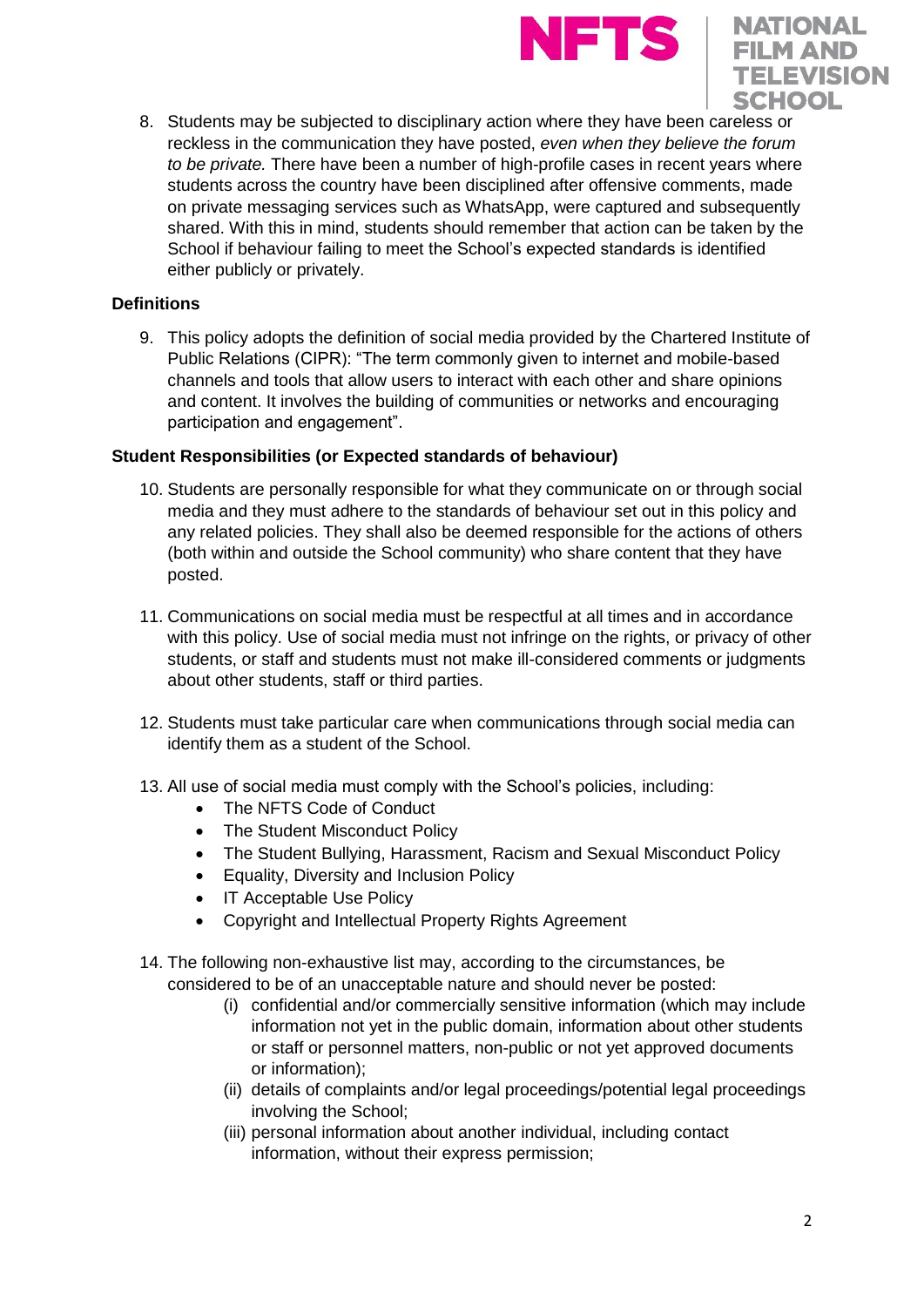



- (iv) comments posted using fake accounts or using another person's name without their consent;
- (v) material, including images, that is threatening, harassing, discriminatory, illegal, obscene, indecent, defamatory, or hostile towards any individual or entity, or amounts to a misuse of private information or breach of confidence;
- (vi) any other posting that constitutes a criminal offence;
- (vii) anything which may bring the School into disrepute or compromise the safety or reputation of colleagues, former colleagues, students, former students, staff, former staff, and those connected with the School.
- 15. If a student wishes to raise a concern to the School about any aspect of its provision, here are well-established ways for this to be done, including through the Student Complaint Procedure. Concerns must be raised through such procedures, not on social media.

## **Cyber Bullying**

- 16. The School has zero tolerance to any form of bullying or harassment by students of members of staff, students or other members of the School community.
- 17. The following examples illustrate the types of behaviour, displayed through social media communications, which the School considers to be forms of cyber bullying:
	- maliciously spreading rumours, lies or gossip
	- intimidating or aggressive behaviour
	- offensive or threatening comments or content
	- Posting private images of an individual without consent (including, but not limited to, private sexual images of an individual)
	- Sharing unwanted images (including sexual images)
	- posting comments/photos etc. deliberately mocking an individual with the intent to harass or humiliate them
	- Sending messages or posting comments with the intent to trick, force or pressure the receiver into doing something that they would not otherwise be comfortable doing (grooming)
- 18. Cyber bullying may also take place via other means of electronic communication such as email, text or instant messaging.
- 19. Any student who is experiencing cyber bullying by another student or a member of staff, will have the full support of the School.
- 20. The Bullying, Harassment, Racism and Sexual Misconduct policy outlines the procedure to be followed, if a student feels they are being bullied, harassed or victimised.

### **Intellectual Property**

21. All students must ensure that they have permission to share any third party materials, including all images, photographs, text and videos, before uploading them to or linking to them via social media and, where sharing is permitted, should ensure that such materials or shared links are credited appropriately. In particular, students must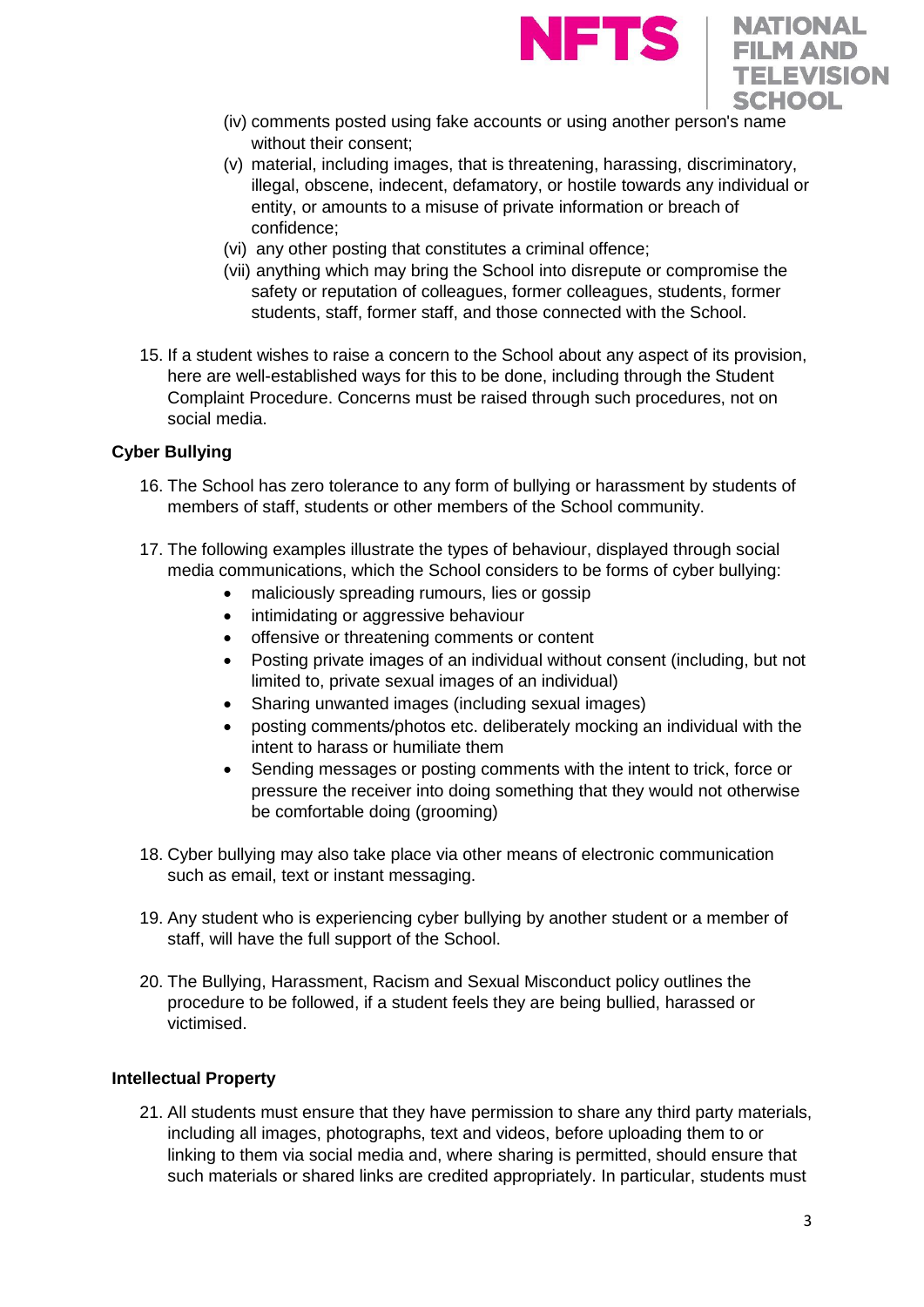



not share School materials, including but not limited to production materials such as rushes, lecture handouts, slides or recordings, by social media unless they have express permission to do so.

- 22. In addition, all students must check the terms and conditions of a social media account and/or website before uploading material to it; by posting material to social media accounts and/or websites, you may be releasing ownership rights and control of the content. For this reason, you must exercise caution in sharing any information.
- 23. Students who have a social media presence which refers to the School, or from which the School can be identified, should ensure it is clear they are speaking in a personal capacity. Students should not declare, imply or indicate that their content or views are representative of those of the School.
- 24. NOTE: The presence of a disclaimer will not necessarily mean that disciplinary action cannot be taken. The School may request the removal of content if it is deemed to pose a risk to the reputation of the School or to that of one of its staff/students.
- 25. The School prohibits using its logo(s) in on social network profile pictures, background images or cover photos, without the permission of the Director. It also prohibits the use of its name or within the account name or remit statement of a social network account, by individuals or organisations without the permission of the Director.
- 26. If you are approached by a media contact about content on a site relating to the School you should contact the Director before taking any action.
- 27. Please refer to the Copyright and Intellectual Property Rights Agreement for further details.

# **Breaches of this Policy**

- 28. In all cases where it is believed that this policy has been breached, considerable judgement will be exercised to consider the context behind the issue and the impact of the action, particularly when it impacts on the right to protest. However, please be aware that disparaging or untrue remarks which may bring the School, its staff or students into disrepute may constitute misconduct, and disciplinary action may be taken.
- 29. Where a breach of this policy is reported, the School will review the circumstances and decide on the most appropriate and proportionate course of action.
- 30. Where students are in receipt of any content considered to be in breach of this policy, this should be reported to the School as soon as possible, attaching any evidence available. Students can report any matters of concern falling under this policy to Student Wellbeing [\(Swellbeing@nfts.co.uk\)](mailto:Swellbeing@nfts.co.uk), the Registrar [\(Ewheal@nfts.co.uk\)](mailto:Ewheal@nfts.co.uk) or to any senior manager.

### **Consequences of a breach of this policy**

31. Any breach of this policy may result in disciplinary action up to and including exclusion/termination of registration.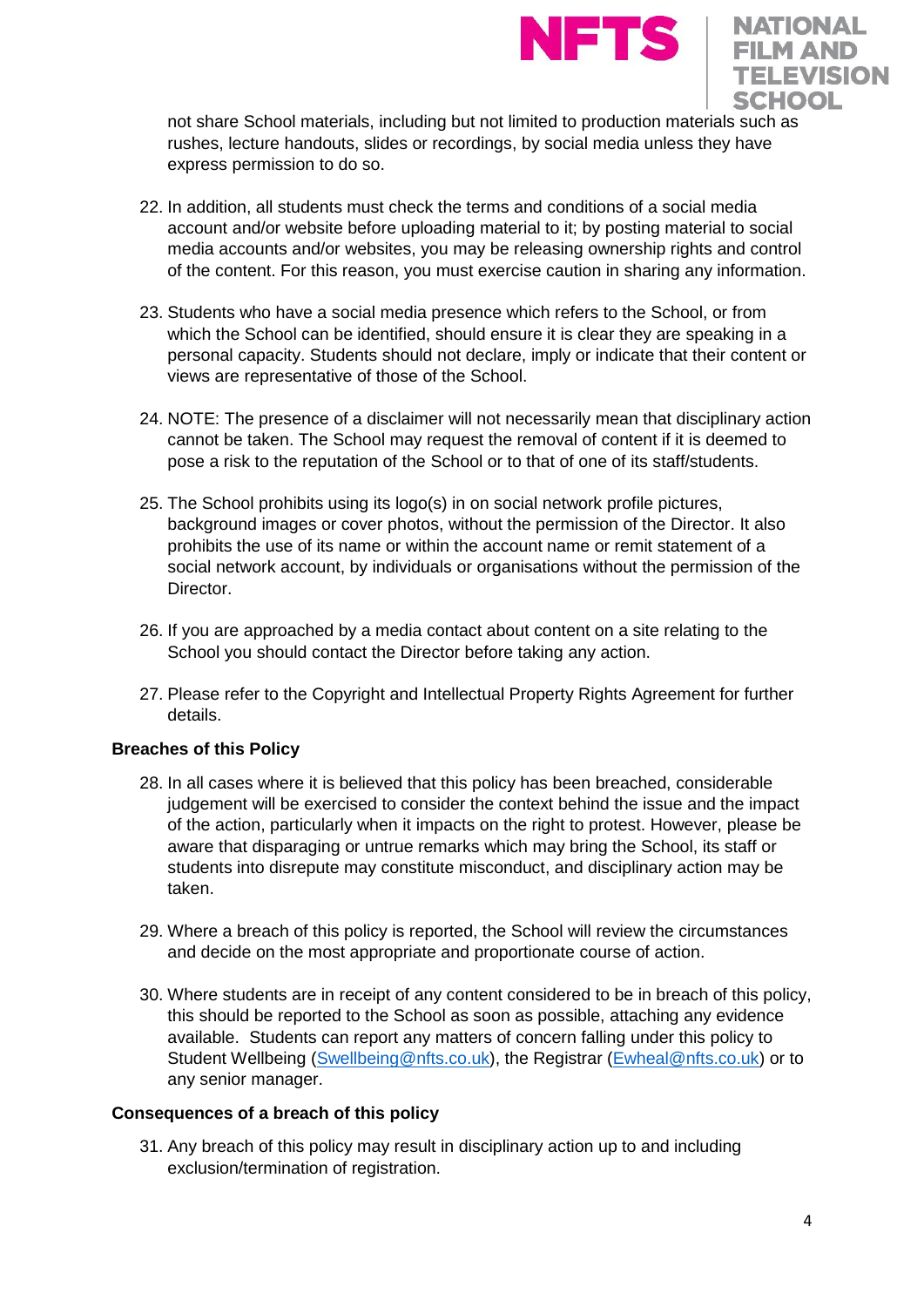



- 32. Any disciplinary action will be taken in accordance with the procedures outlined in the Student Misconduct Policy and related policies.
- 33. Where conduct may be a criminal offence, the School may report the matter to the police. Beyond that, any member of staff, student or third party may pursue legal action against you, if they choose to do so.

**This policy was approved by the Academic Standards Committee in February 2022**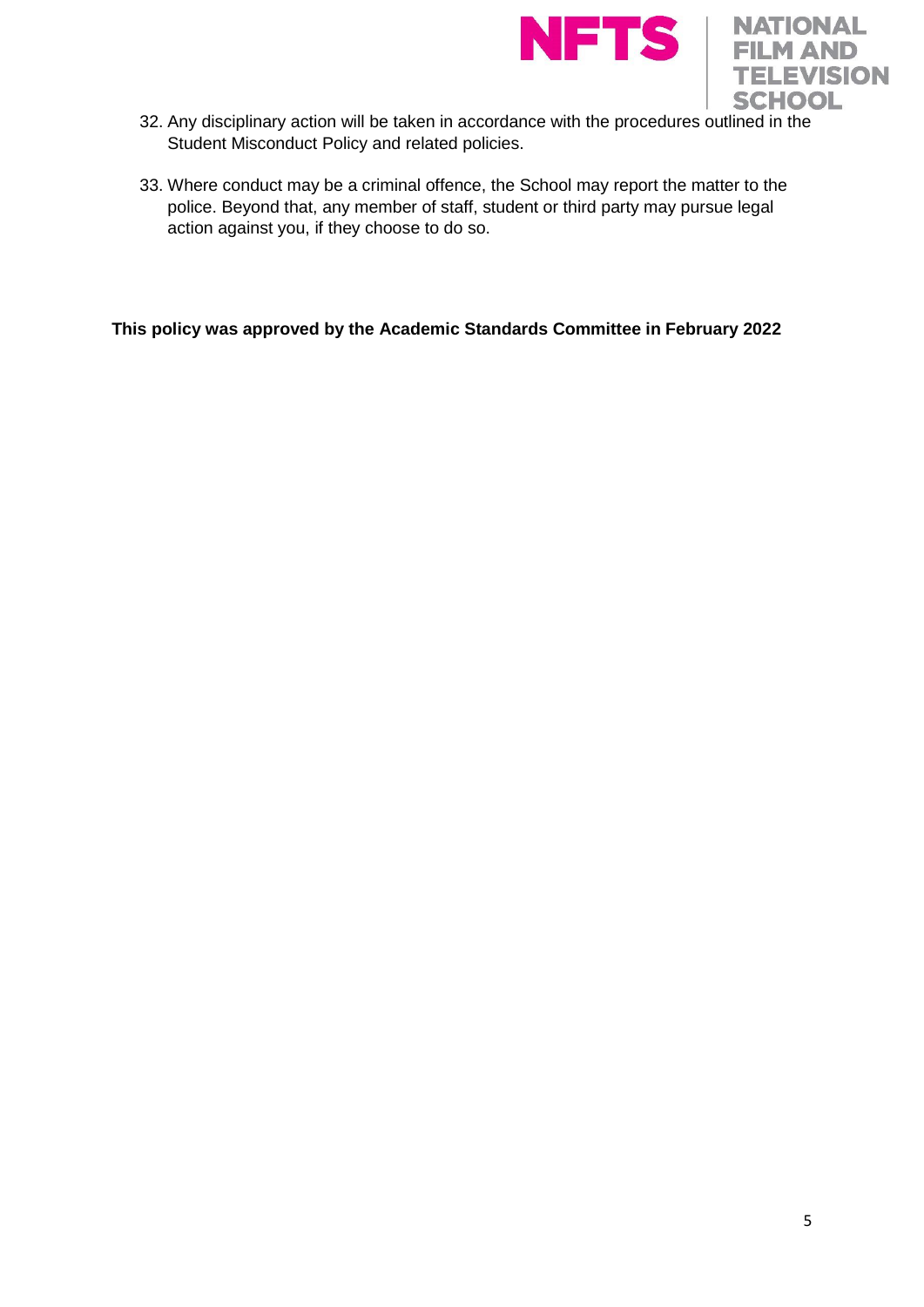



### **Annex A – How to use social media**

Tips and hints on staying safe and managing your reputation

We all recognise the enormous benefits and opportunities that social media presents and we actively encourage our Students to use social media to communicate and keep in touch with latest news and research in their area.

Despite the opportunities, there are risks. Social media allows individuals to communicate with a potentially large audience, and sometimes its informality can encourage us to be less cautious than we would ordinarily be.

These tips are to help you when you are considering posting on social media. They will help you manage your professional reputation and ensure you follow the School's guidelines and the law.

The IT Department are able to provide support and guidance for users of various social media technologies.

• Remember, everything you post online is public. Once it's out there you lose control of how others might interact with it. Posting anything online (even on closed profiles or private messaging services, like WhatsApp, for example) has the potential to become public, even without your knowledge or consent.

• Think before you post. It is important to realise that even the strictest privacy settings have limitations. Once something is online, it can be copied and redistributed. Would you be happy for your family, lecturer or future employer to see it? If not, then it's probably not a good idea to post it.

• Consider how the content of your messages may appear to others. Offensive materials, including text, images and video, have the potential to cause serious upset and severely damage your professional and personal reputation. Consider how others may perceive your content. How could a potential employer view the content? Employers are increasingly checking the digital footprint of potential Staff. This means looking at old tweets, posts and comments on forums. Will sharing the content result in you falling short of expected standards? If so, it could result in the School taking disciplinary action. Don't forget, it can be hard to take something back once it has been shared, copied, or redistributed.

• Check your privacy settings. Protect your personal information and that of others that could be misused. Think about who can see your address, telephone number, date of birth and email address. And, definitely don't share your bank details online. Also remember that while you may be sharing the content privately (on your own private profile or in a private forum) others can share that content publicly if it is available.

• Use Secure Passwords. Remember to use a secure password and current advice for this is to use a pass phrase of three or more words that you can picture in your head. Never reuse passwords across different websites. Where possible use second factor authentication methods, which may include sites sending an SMS or an authenticator app on your phone. For further information see <https://www.getsafeonline.org/protecting-yourself/passwords/>